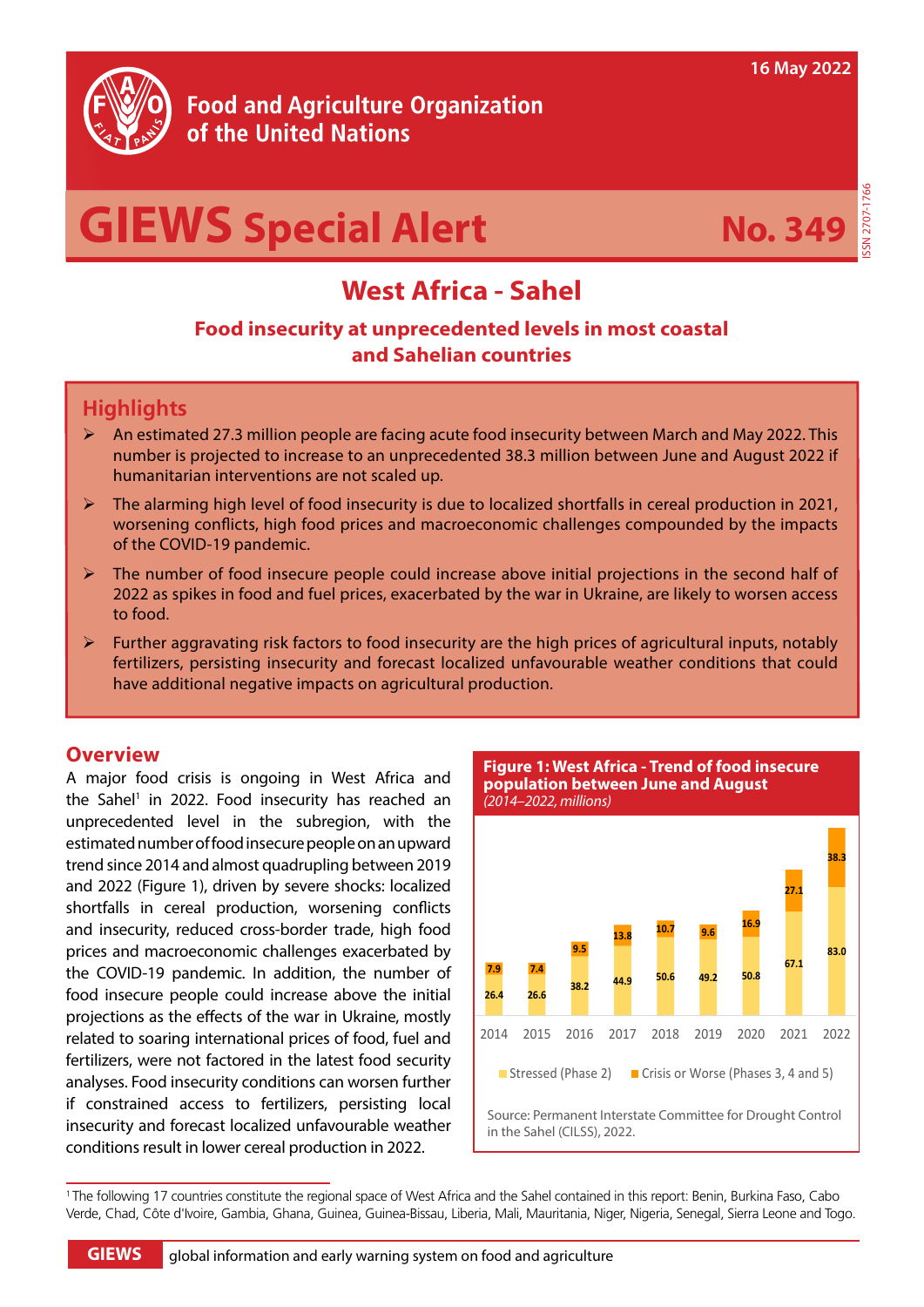#### **Food insecurity at unprecedented levels in 2022**

According to the March 2022 "Cadre Harmonisé (CH)" analysis, in West Africa and the Sahel between March and May 2022 about 27.3 million people<sup>2</sup> are estimated to face acute food insecurity (CH Phase 3 [Crisis] and above), including 1.29 million facing CH Phase 4 (Emergency). In the upcoming lean season, between June and August 2022, if humanitarian measures and responses are not scaled up, about 38.3 million people are projected to face acute food insecurity, the highest level on record since the start of the CH analysis in 2014 and about 40 percent higher compared to the same period in 2021 (Figure 1). The projected figure includes about 2.7 million people facing CH Phase 4 (Emergency). The highest incidence of food insecurity is projected in the major hotspots of the subregion: **Nigeria** (19.45 million), **the Niger** (4.4 million), **Burkina Faso** (3.45 million), **Chad** (2.1 million) and **Mali** (1.84 million). A significant deterioration of food insecurity in 2022 is projected also in **Sierra Leone** (1.6 million), **Guinea** (1.2 million) and **Benin** (830 150).

## **Main drivers of the 2022 food crisis**

#### Weather- and conflict-induced production shortfalls

A key factor underpinning the current food insecurity levels is the shortfall in 2021 cereal production, mostly concentrated in the Sahel, which reduced food supplies in 2022. While the 2021 cereal production was favourable in most coastal countries, with outputs in **Benin**, **Ghana**, **Guinea**, **Liberia**, **Sierra Leone** and **Togo**, officially estimated at average to above-average levels, cereal harvests in northern parts of **Nigeria**, the main producer of the subregion, and in a number of Sahelian countries were officially estimated at below-average levels. Several weather shocks in 2021, including frequent dry spells and floods, hampered cereal production in **Burkina Faso**, **Chad** and **Mali**, where outputs were up to 10 percent below the average. The unfavourable weather conditions significantly affected rainfed coarse grain crops in **Mauritania** and **the Niger** resulting in outputs 30 and 40 percent below the average, respectively. In **Cabo Verde**, severe drought conditions for the fifth consecutive year resulted in marginal levels of cereal production in 2021.

In addition, the intensification of conflicts and insecurity has widely disrupted agricultural livelihoods and markets at the national and regional level. The number of violent incidents increased throughout 2021 and continued to rise in the first quarter of 2022, particularly in the central Sahel and the Lake Chad Basin (**Burkina Faso**, **Chad**, **Mali**, **the Niger** and **Nigeria**), but also in northern parts of coastal countries, particularly **Benin**, **Togo** and **Côte d'Ivoire**. The widespread upsurge of violence has caused large-scale displacements, forcing many rural households to abandon their crops in the fields. According to the United Nations Office for the Coordination of Humanitarian Affairs (OCHA), as of March 2022, about 6 million people were internally displaced in **Burkina Faso**, **Chad**, **Mali**, **the Niger** and **Nigeria**, compared to 5.15 million estimated in early 2021, while 1.17 million people sought shelter as refugees across the subregion.

Access to pastoral resources and availability of fodder across the Sahel have also been affected by insecurity and the poor weather conditions, resulting in reduced livestock production and an early start of the pastoral lean season in 2022. This has caused abnormal transhumance movements, with consequent overexploitation of accessible grazing areas and increasing tensions between farmers and herders.

Overall, the reduced agricultural production resulted in an early depletion of cereal stocks of rural households and below-average market supplies in 2022, while lowering income-earning opportunities, adding pressure on food prices and pushing a large number of households to resort to crisis or emergency coping strategies.

#### Macroeconomic challenges and high food prices

Macroeconomic challenges, including currency depreciation in countries outside of the *Communauté Financière Africaine (CFA)* zone and high inflation rates, have aggravated the food insecurity situation, particularly in coastal countries. A significant depreciation of the national currencies in **Ghana**, **Sierra Leone** and **Nigeria** in 2021 and early 2022, partly driven by large trade deficits and foreign exchange shortages, has added support to inflation.

<sup>&</sup>lt;sup>2</sup> These figures do not include food security estimations for Cameroon, which also implements the CH analysis.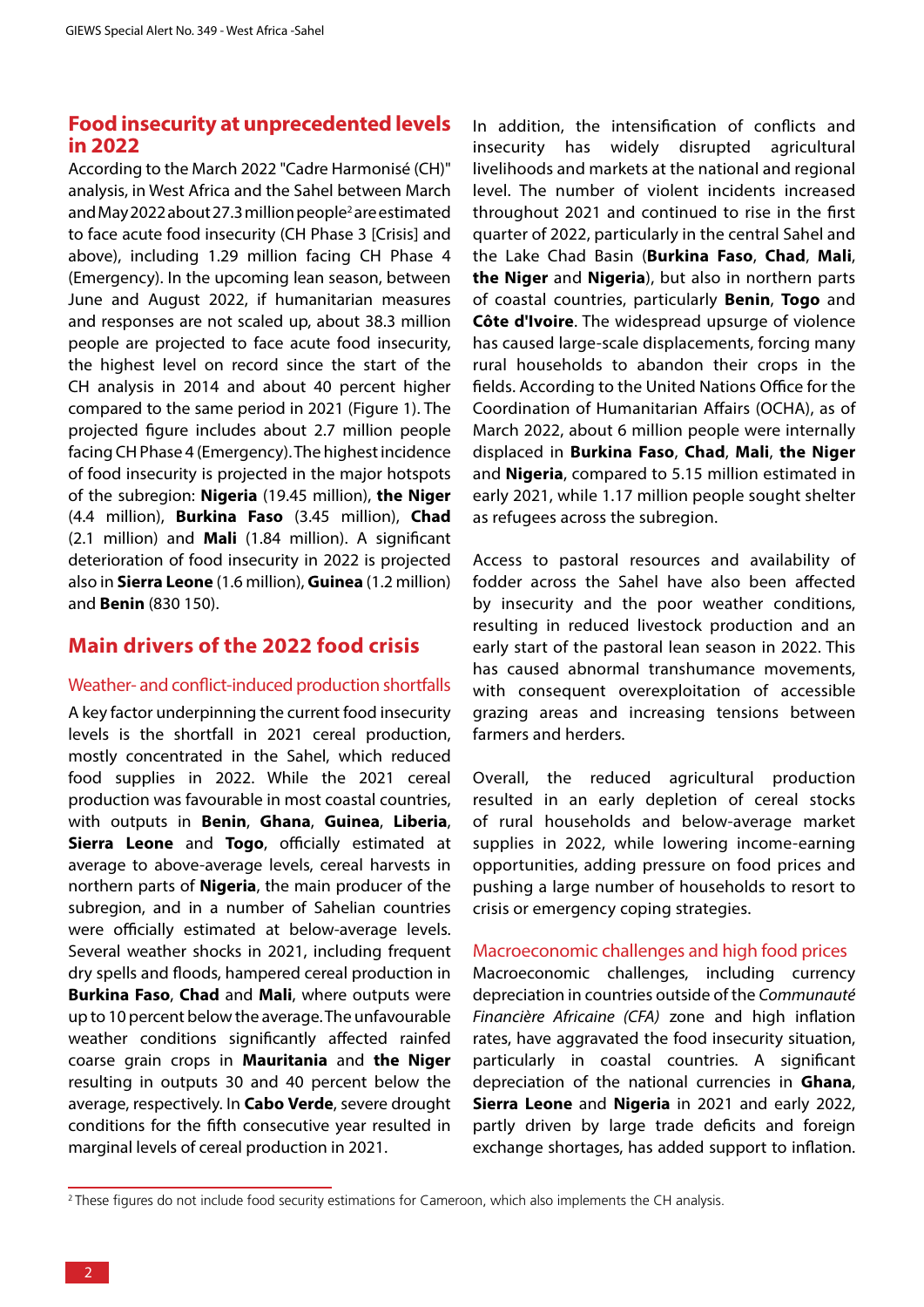In these three countries, the annual inflation rate was between 16 and 18 percent in March 2022, while it reached 8 percent in **Cabo Verde** and 12 percent in **Liberia**. Furthermore, the effects of the COVID-19 pandemic and the measures adopted for its containment adversely affected income-generating activities and the overall economy, notably in **Cabo Verde**, **Liberia**, **Guinea-Bissau**, **Sierra Leone**, **Mali** and **Nigeria**, where negative economic growth rates were recorded in 2020. These factors have contributed to increase the fiscal deficits and debt levels, with a negative effect on the delivery of agricultural support and essential social services to the most vulnerable rural households.

Access to food has been severely constrained by abnormally high food prices. Prices of staple cereals, particularly locally produced coarse grains, have increased across the subregion since early 2021 and were well above their year-earlier values during the first quarter of 2022, reaching record or near-record levels in several countries. In **Mali** and **Burkina Faso**, prices of millet and sorghum (Figure 2) were more than



60 percent higher on a yearly basis, while in **Chad**, **the Niger** and **Senegal** they were over 20 percent higher year on year between March and April 2022. In **Cabo Verde**, prices of local maize and imported cereals in March 2022 were between 20 and 70 percent above their year-earlier levels. In **Nigeria**, **Ghana** and **Togo**, prices of millet, sorghum and maize increased since early 2021 (Figure 3) and, in March 2022, they were between 20 to 60 percent higher year on year. In **Sierra Leone**, prices of locally produced and imported rice varieties were up to 40 percent higher year on year in March 2022. The high level of prices reflects reduced cereal outputs and conflict-related market disruptions as well as weak currencies in non-franc countries and strong domestic and export demand in coastal countries. High international prices of food and fuel, driven by the COVID-19-related supply chain disruptions, added upward pressure on domestic food prices through 2021 and early 2022.

Reduced trade flows of food commodities across the borders in the subregion have been an additional factor weighing on domestic prices. To safeguard

**Figure 3: West Africa - Wholesale and retail prices** 

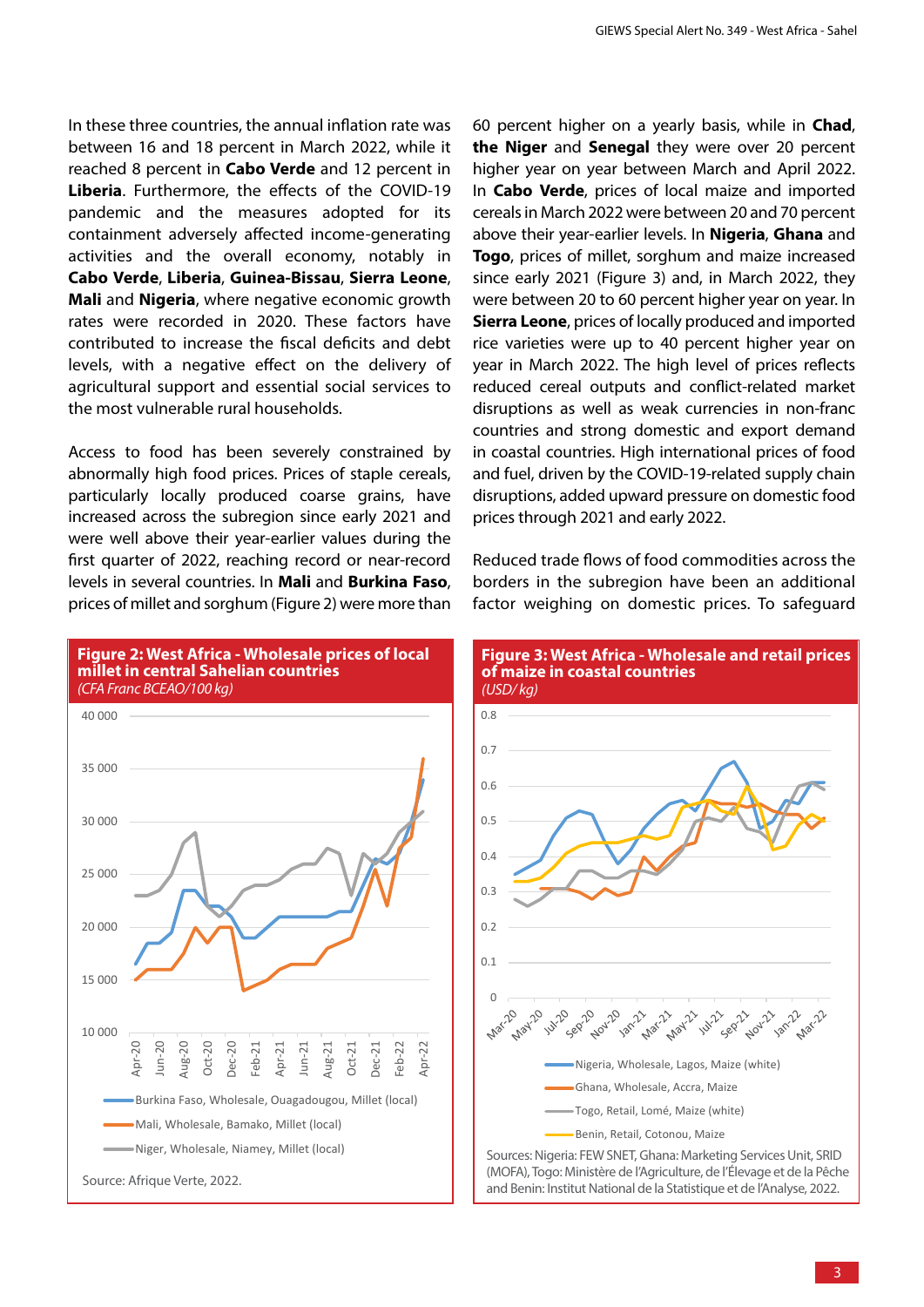domestic food supplies and contain inflationary pressure, exports of cereal grains and flours have been banned in **Mali**, **Burkina Faso**, **Chad** and **Côted'Ivoire**. Particularly affecting **the Niger**, exports of non-locally produced wheat products and other foodstuffs were banned in Algeria. The economic sanctions imposed on **Mali** by the Economic Community of West African States (ECOWAS), which include the closure of borders and a trade embargo of non-essential items, coupled with persisting banditry and the lingering COVID-19 containment measures, have contributed to disrupt cross-border commodity movements across the subregion. This has resulted in increased transportation costs and tight availability of foods and agricultural inputs.

#### **Aggravating risk factors for food insecurity**

The prevalence of food insecurity in the second half of 2022 could increase above current projections, which were produced prior to the start of the war in Ukraine. Access to food is likely to worsen due to the unfolding effects of the war on international trade and commodity prices, particularly in countries with a high reliance on food imports. In **Cabo Verde** and **Mauritania**, for instance, imports of staple cereal grains and products account for more than 70 percent of the national consumption requirements. Increased international prices of wheat, significantly exacerbated in recent months by the war, are likely to deteriorate food security conditions of urban populations in **Benin**, **Burkina Faso**, **Cabo Verde**, **Ghana**, **Mauritania**, **Nigeria** and **Senegal**, where significant quantities of wheat grain and flour are imported. In these countries, between 25 to 60 percent of the total imports of wheat in the last five years originated from Ukraine and the Russian Federation. Shortages and higher international prices of vegetable oils, underpinned by trade disruptions in the Black Sea Region and a recent ban of palm oil exports in Indonesia, are also likely to support domestic prices of these products and processed foods across the subregion. Increasing global prices of fuel are expected to drive up transportation and

production costs of agricultural products and to increase the fiscal burden in countries that subsidize fuel. In particular, the budget deficit is expected to widen in **Nigeria**, due to a sharp increase in the cost of local gasoline subsidies.

Food availability could be further compounded in the second half of 2022. Cereal production prospects in 2022 remain uncertain at the subregional level and localized shortfalls are likely to persist, due to worsening security conditions in conflict-affected areas and limited access to fertilizers. Most countries in the subregion are reliant on imports of fertilizers, particularly potassium, and the high international prices of these products could mean a reduction of supplies to farmers in countries that implement fertilizer subsidy schemes, such as **Ghana**, **Mali**, **Mauritania**, **the Niger**, **Nigeria** and **Togo**, reflecting increased fiscal constraints. These factors are likely to curtail yields and hamper planting activities of the 2022 main cereal crops, currently underway in southern parts of coastal countries and expected to start shortly in the Sahel. In addition, weather forecasts for the 2022 rainy season, between May and September, indicate a high likelihood of below-average rainfall amounts in southern parts of several coastal countries, which could adversely affect crop production. In Sahelian countries, the weather outlook indicates above-average rainfall amounts, which would benefit crop development but also increase the risk of floods, particularly between August and September.

Given the critical deterioration of food security across the subregion and the compounding effects of the risk factors that could further aggravate conditions in 2022, an immediate scaling up of ongoing food and livelihood humanitarian assistance to the most vulnerable households is urgently required. In addition, agricultural support for the ongoing main agropastoral season should be provided to farming and pastoral households to enhance productive capacities and bolster their access to and availability of food.